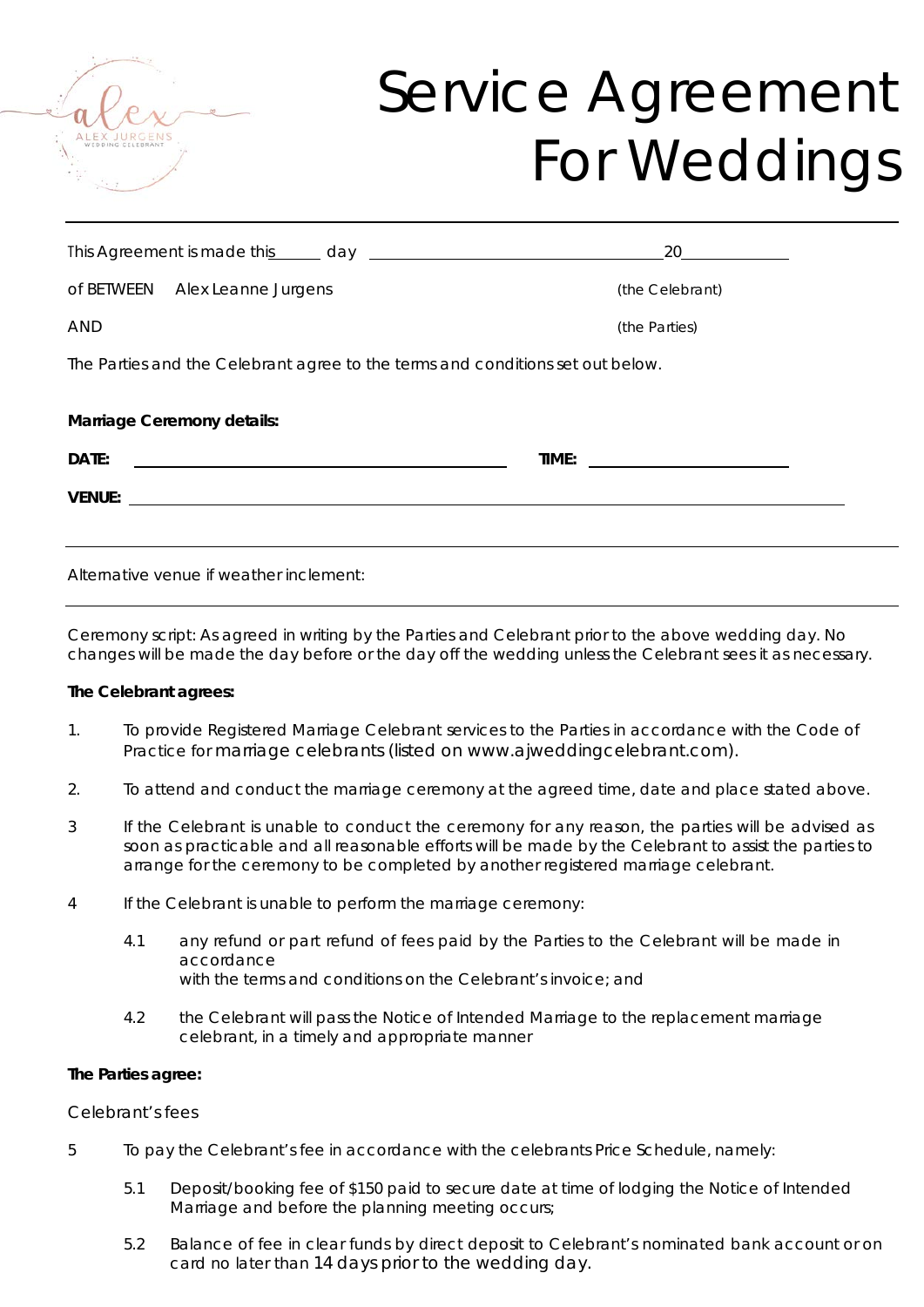

# Service Agreement For Weddings

5.3 Acknowledge that if full payment has not been made to the Celebrant in accordance with these terms then the Celebrant will not attend the ceremony.

### *Documentation*

- 6 To provide the Celebrant with all original documentation requested no later than 48 hours prior to the wedding day, including any accredited translation documentation requested by the Celebrant.
- 7 That if the Parties fail to provide all documentation requested to the Celebrant no later than 48 hours prior to the wedding day, the Celebrant will not attend the ceremony.

### *Ceremony*

- 8 To advise the Celebrant immediately in writing of any change to the time, date or place of the marriage ceremony. The Celebrant reserves the right to terminate the agreement and retain the booking fee/deposit should he/she be unable to conduct the ceremony due to the change.
- 9 If the ceremony is to be changed to the alternative venue due to inclement weather, then one of the Parties is to inform the Celebrant personally by telephone by a time nominated previously by the Celebrant in writing to ensure the Celebrant has sufficient time to travel to the alternative venue.
- 10 To advise the Celebrant as soon as practicable if either of the parties is taking prescribed medication which may change their demeanour during the marriage ceremony. Should the celebrant see fit they are in the rights to request a medical certificate to verify the persons ability to marry. Such as in instances of mental illness and dementia and other conditions which may effect the parties understanding of marriage. Please note that should either of the parties arrive at the ceremony and under the influence of any drugs of alcohol, which prohibits their full comprehension of the ceremony. The Celebrant will not conduct the ceremony. Please also see point 22 of this agreement.
- 11 Notice of cancellation of ceremony must be given to the Celebrant in writing, and the Celebrant reserves the right to retain the booking fee/deposit and other amounts paid.
- 12 That the Celebrant reserves the right to leave the place of the marriage ceremony 20 minutes after the agreed start time if both parties have not arrived or the ceremony cannot proceed for any reason outside the Celebrant's control.
- 13 That if the ceremony is delayed through no fault of the Celebrant which results in the Celebrant incurring extra charges such as parking fees or missed pre – booked travel, the Parties will pay the Celebrant's further costs prior to the ceremony commencing. An **Extra charge of \$150 per hour,** with a minimum of **one hour**, will apply once the ceremony is late beyond **30 minutes** of the scheduled time.
- 14 That in the event of the delays set out in clauses 12 and 13 above, the Parties will liaise with the Celebrant to mutually agree on a later time and place for the Celebrant to solemnise the marriage. This will also be charged on an hourly rate of \$150 with a minimum of one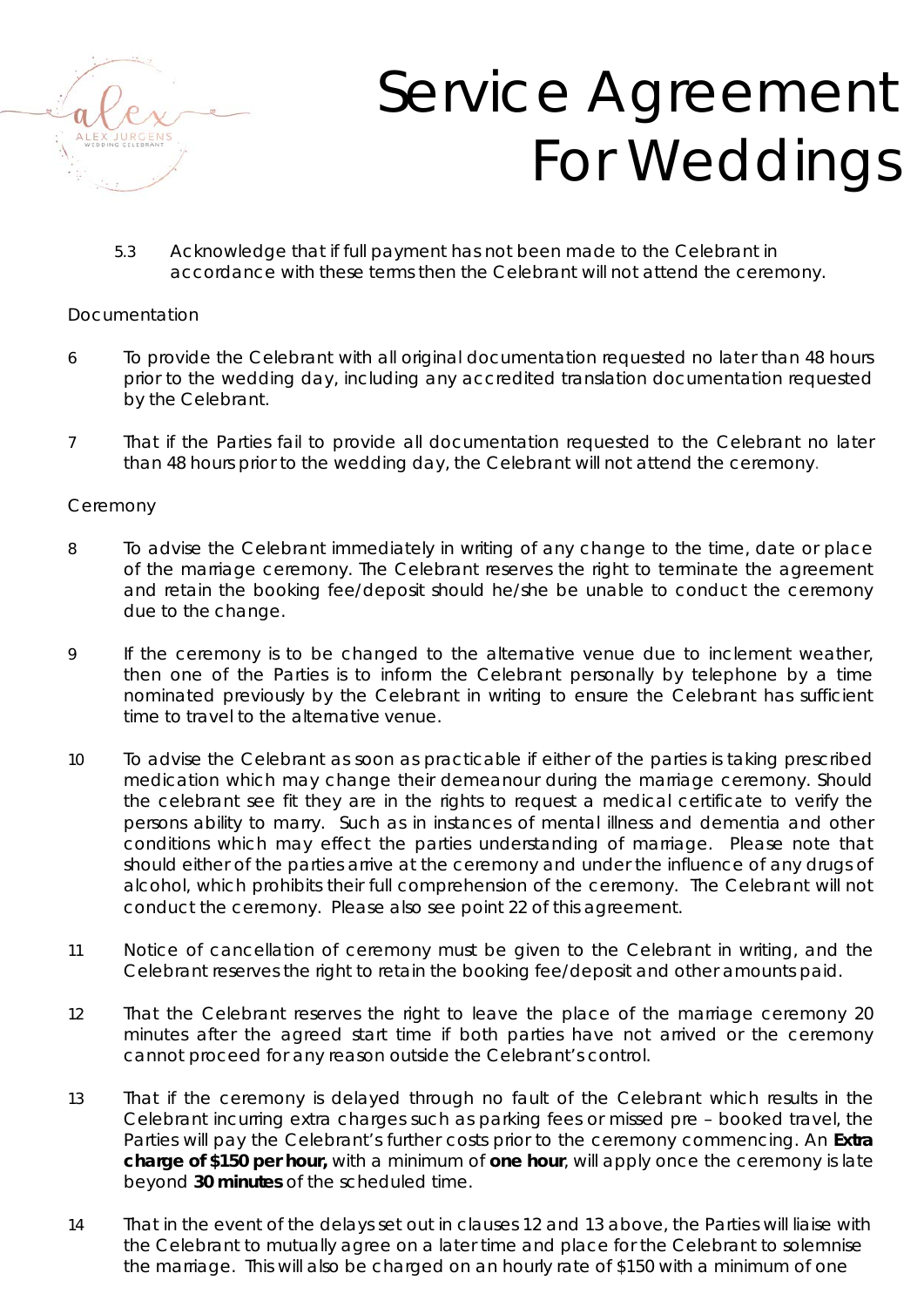

# Service Agreement For Weddings

hour. Additional charges will need to be paid on the day via credit card or cash before the ceremony can continue. The Celebrant will not agree to a transfer of the NOIM at the late stage.

Plan your day leaving plenty of time for things to go wrong or take longer than expected. Better to be safe than sorry.

### *Equipment*

- 15 That the use of the Celebrant's PA system is subject to favourable weather conditions and will not be used in any circumstances where the PA unit may be exposed to harm, either by person or persons or the elements. Judgment to be at the Celebrant's sole discretion.
- 16 That where the Celebrant's PA system is used, the Celebrant undertakes to use his/her best endeavours to ensure that the PA is fully charged, functional and tested prior to the ceremony, however the Parties acknowledge that inanimate equipment may malfunction from time to time and should the PA fail at anytime prior, during, or after the ceremony, the Celebrant will not be held responsible.
- 17 The loan of any materials may or may not also be covered by the Booking Fee. A deposit may be required and if not returned a financial penalty may apply.
- 18 Should events/attendees of the ceremony cause damage to the celebrant's personal items you will be required to pay for the cost of a replacement or a repair.

### *Undertakings*

19 The parties undertake to provide the Celebrant with accurate information, and acknowledge that there are penalties for making false declarations. The Parties will make the celebrant aware of any information deemed important and will disclose this to the celebrant as soon as possible.

### *Acknowledgements:*

- <sup>20</sup> *Workplace Health and Safety Act 2011*
	- 20.1.1 The Parties acknowledge that:under the Celebrant's responsibilities contained in the *Workplace Health and Safety Act 2011*, the Celebrant will not conduct the ceremony at a location which, in the Celebrant's sole opinion, is dangerous or would place any person attending the ceremony at risk of harm or injury; and
	- 2012 following receipt of the signed Notice of Intended Marriage (NOIM) the Celebrant will inspect the site as soon as practical and confirm to the Parties in writing not later than two weeks from the date of the NOIM whether the site is safe or poses a risk; and
	- 2013 if it is impractical (impossible) for the Celebrant to inspect the site within two weeks from the date of the NOIM, the Celebrant and the Parties will mutually agree in writing a revised extended date for inspecting and reporting on the safety of the site.